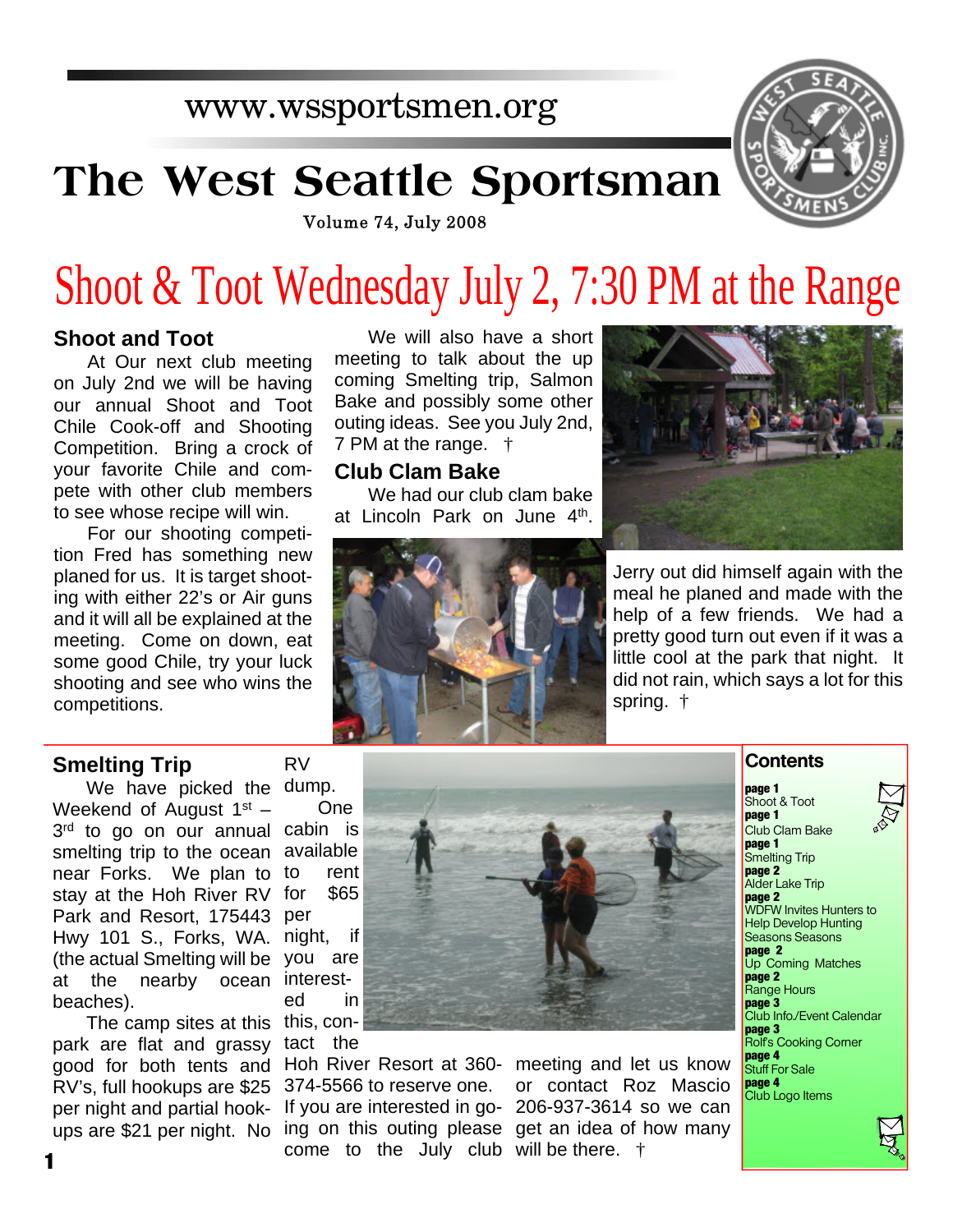### **Alder Lake Trip**

There were not many fish or much fishing but what a nice weekend. That pretty much sums up our Alder Lake camping trip. The weather was very nice and the campground was too. The wind was a little strong on the lake for some of the smaller boats so we tried going



to nearby Mineral Lake but it was so crowded you could not even park at the boat ramp. We tried putting the craw fish pots in at Alder Lake but did not get a single Crawfish. Mike,



Jerry and Cam did manage to catch a Kokanee or two but that was about it.

Much time was spent talking around the campfire enjoying good food and the good weather that we had. I look forward to going back to



Alder Lake from campsite



this lake again in the future and hopefully we will spend a little more time fishing. †

#### **WDFW invites hunters, others to help develop hunting seasons for 2009-2011**

OLYMPIA – The Washington Department of Fish and Wildlife (WDFW) is inviting hunters, conservation groups and the general public to help shape state hunting seasons for 2009-11.

Through July 13, WDFW will accept public comments on issues ranging from general hunting hours to mule deer seasons. A questionnaire on those issues is posted on the department's website at http://wdfw.wa.gov/wlm/game/seaso nsetting/index.htm .

Hunters and others can also suggest their own ideas for future hunting seasons, said Dave Ware, WDFW game manager.

"This is the first of several opportunities people will have to participate in developing hunting seasons for the next three years," Ware said. "We have certain management goals that we must meet, but we want to involve hunters and other members of the public in helping us determine how best to achieve them." Once the first comment period is over, WDFW will assess recommendations received from the public and use them in developing various season alternatives and proposed hunting regulations for 2009-11, Ware said.

In mid-August, WDFW will post those alternatives for public comment on its website and kick off a series of public meetings throughout the state. Evening meetings are planned Aug. 25 in Everett; Aug, 26 in Aberdeen; Aug. 27 in Tacoma; Aug. 28 in Vancouver, Wash.; Sept. 2 in Wenatchee; Sept. 3 in Spokane Valley; and Sept. 4 in Pasco. Specific times and locations of those meetings will be announced in July.

In March and April 2009, the Washington Fish and Wildlife Commission will take public comments and consider adopting the proposed hunting seasons.

WDFW will provide regular updates on the hunting season-setting process via the WDFW website noted above. Interested citizens can also receive updates through the mail by calling (360) 902-2515 and asking to be added to the mailing list.

| Aug 22-24<br>Sep 6                         | Tacoma<br>Puyallup                     | Up coming Small bore & Air Matches<br>State Smallbore International Camp<br>State 4-H Championship                                                           | <b>Range Hours and Activity</b><br>Monday - Small Bore - 6 PM                                                  |
|--------------------------------------------|----------------------------------------|--------------------------------------------------------------------------------------------------------------------------------------------------------------|----------------------------------------------------------------------------------------------------------------|
| Sep 6-7<br>Sep 27-28<br>Oct 4-5<br>Nov 1-2 | Tacoma<br>Tacoma<br>Olympia<br>Olympia | State Conventional Prone Championship<br>Schützenfest / Outdoor Int'l Championship<br>NRA Coach School (Rifle)<br>State Indoor Int'l 3-P Championship (West) | Tuesday - Summer Air Pistol League<br>Wednesday - Juniors - Call Fred Burr<br>at 206-935-4883 for information. |
| Nov 15<br>Dec 6                            | Puyallup<br>Olympia                    | JORC (West)<br>JOARC (West)                                                                                                                                  | Cost: Adult members \$2.00, non-<br>members \$4.00, Juniors \$1.00.                                            |

Volume 74, July 2008

**2** www.wssportsmen.org The West Seattle Sportsman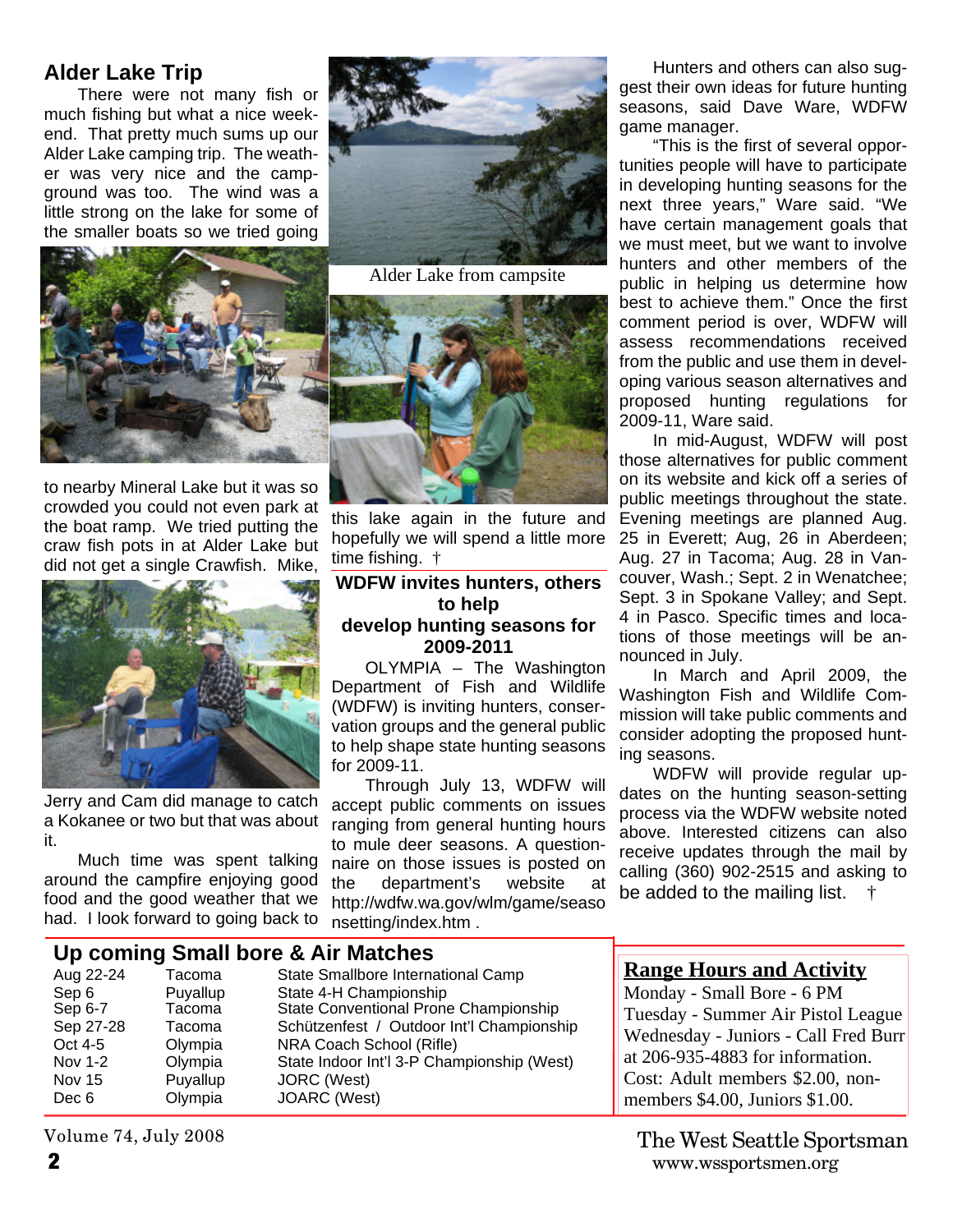#### **The West Seattle Sportsman's Club Sponsors of the Roger Dahl Rifle Training Range**

| President – Greg Boyd      | 206-965-9629 | Steve Loo    |                                     | <b>Fred Burr</b> |
|----------------------------|--------------|--------------|-------------------------------------|------------------|
| Vice Pres. – Roz Mascio    | 206-937-3614 | Jerry Mascio | 206-937-3614                        | Ernie Fre        |
| Secretary – Tony Olszewski | 425-226-5643 | Cam Robison  | 206-431-8337                        | Frank No         |
| Treasurer – Fred Burr      | 206-935-4883 |              |                                     |                  |
| Rec. Sec. – Richard George |              |              | Contact us at: info@wssportsmen.org |                  |

06-937-3614 Jerry Mascio 206-937-3614 Ernie Frey 25-226-5643 Cam Robison 206-431-8337 Frank Novito 06-935-4883

**OFFICERS TRUSTEES LIFE TIME MEMBERS**



Contact us at: info@wssportsmen.org

Rolf's Cooking Corner

#### **Grilled Cheese-Stuffed Turkey Burgers**

Take a break from traditional burgers. Lots of spicy chiles, Monterey Jack cheese and salsa mix with ground turkey breast for burgers to serve to a crowd. Prep Time:30 min Start to Finish:30 min Makes:12 burgers

3 lb ground Turkey breast

1 or 2 Jalapeño chilies, seeded, chopped 1 cup diced Monterey Jack Cheese with Jalapeño Chili peppers

3/4 teaspoon Pepper

1 1/2 cups Old El Paso® Thick 'n Chunky Salsa 12 Hamburger Buns, split, toasted

12 slices Tomato

 Additional Old El Paso® Thick 'n Chunky Salsa, if desired



1. Heat gas or charcoal grill. In large bowl, mix Turkey, Chilies, Cheese, Pepper and 1 1/2 cups Salsa. Shape mixture into 12 patties, each about 3/4 inch thick.

2. Place patties on grill. Cover grill; cook over medium heat 12 to 15 minutes, turning once, until thermometer inserted in center of patties reads 165°F.

3. Serve burgers on buns with Tomato slices and additional Salsa. †

#### **Events Calendar**

Jul 2nd - Shoot and Toot Jul 23rd - Board Meeting Aug 1<sup>st</sup> – 3<sup>rd</sup> Smelting Trip Aug 6th - Salmon Bake Aug 13<sup>th</sup> - 16<sup>th</sup> - Crabbing at Birch Bay Aug 20th - Board Meeting

If you have any ideas for programs to have at the club meetings or any good outing ideas let one of the Officers or Trustees know. You may contact us at: info@wssportsmen.org

| <b>MEMBERSHIP APPLICATION</b><br><b>New</b>                                                                                                                                                                                                            |                                                        | <b>Renewal</b>                                                                                                                                                                                                                |  |  |  |  |  |
|--------------------------------------------------------------------------------------------------------------------------------------------------------------------------------------------------------------------------------------------------------|--------------------------------------------------------|-------------------------------------------------------------------------------------------------------------------------------------------------------------------------------------------------------------------------------|--|--|--|--|--|
| <b>WEST SEATTLE SPORTSMAN'S CLUB</b>                                                                                                                                                                                                                   |                                                        |                                                                                                                                                                                                                               |  |  |  |  |  |
|                                                                                                                                                                                                                                                        |                                                        | Date and the same state of the state of the state of the state of the state of the state of the state of the state of the state of the state of the state of the state of the state of the state of the state of the state of |  |  |  |  |  |
|                                                                                                                                                                                                                                                        |                                                        |                                                                                                                                                                                                                               |  |  |  |  |  |
| propagation and conservation of game birds, game animals, and fish in the State of Washington, do hereby<br>apply for membership in the WEST SEATTLE SPORTSMAN'S CLUB and tender here with the sum of<br>\$____________ in payment of one year's dues. |                                                        |                                                                                                                                                                                                                               |  |  |  |  |  |
| "I solemnly swear that I will abide by the Constitution and By-Laws of the West Seattle Sportsman's Club and                                                                                                                                           |                                                        |                                                                                                                                                                                                                               |  |  |  |  |  |
| help in its up-building and I will not willfully disobey the Game Laws wherever I fish or hunt. I will always be                                                                                                                                       |                                                        |                                                                                                                                                                                                                               |  |  |  |  |  |
| a true sportsman both in the field and to my brother members at all times.                                                                                                                                                                             |                                                        |                                                                                                                                                                                                                               |  |  |  |  |  |
|                                                                                                                                                                                                                                                        | If you would like to                                   |                                                                                                                                                                                                                               |  |  |  |  |  |
|                                                                                                                                                                                                                                                        | receive the Club<br>newsletter by email<br>check here. |                                                                                                                                                                                                                               |  |  |  |  |  |
|                                                                                                                                                                                                                                                        |                                                        |                                                                                                                                                                                                                               |  |  |  |  |  |
| Phone Reserves and Phone Reserves and Phone Reserves and Phone Reserves and Phone Reserves and Phone Reserves                                                                                                                                          |                                                        |                                                                                                                                                                                                                               |  |  |  |  |  |
| (New Only)                                                                                                                                                                                                                                             |                                                        |                                                                                                                                                                                                                               |  |  |  |  |  |
| The West Soattle Sportsman                                                                                                                                                                                                                             |                                                        | Volume 74, July 2008                                                                                                                                                                                                          |  |  |  |  |  |

www.wssportsmen.org **3** The West Seattle Sportsman